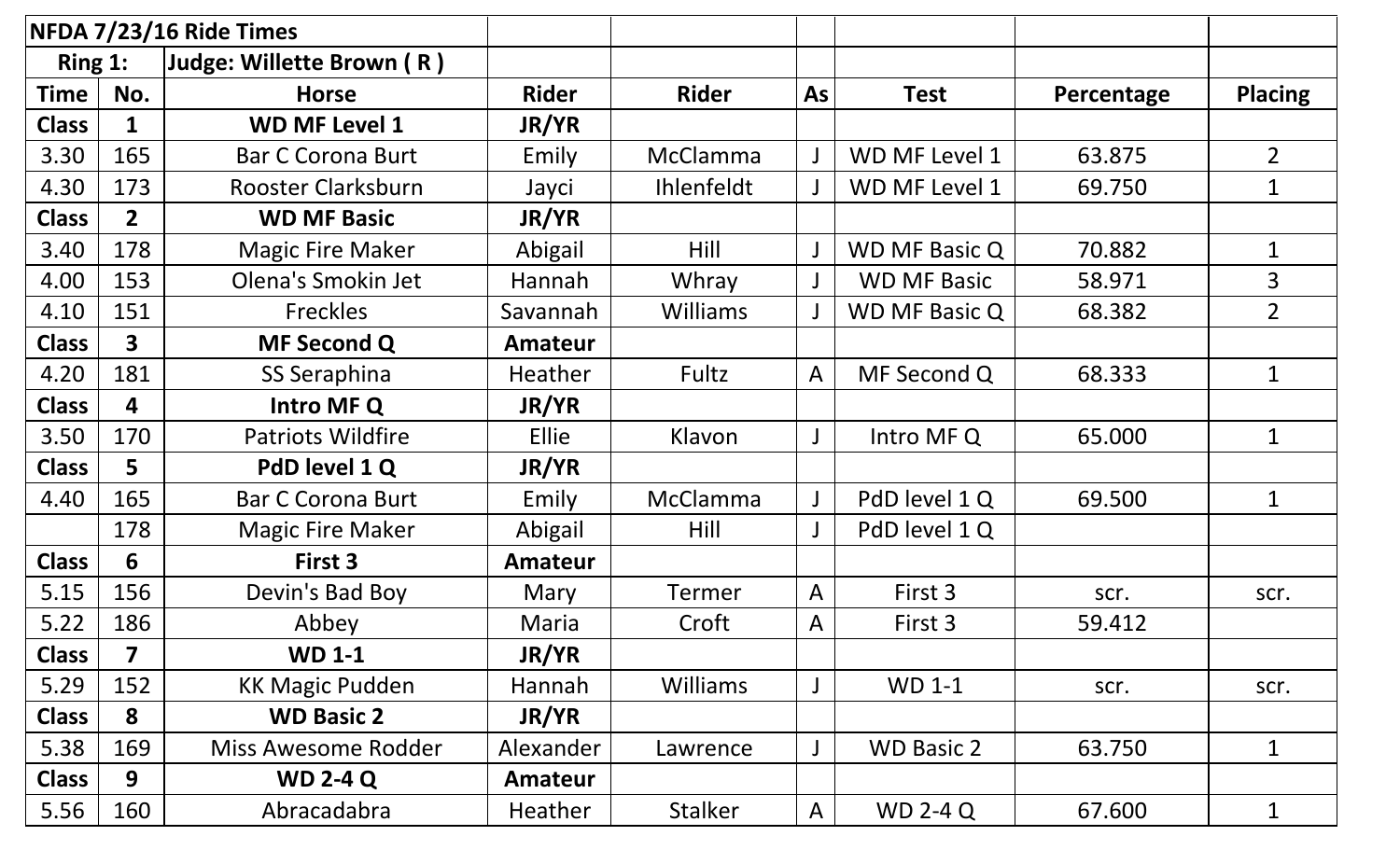| <b>Class</b> | 10  | <b>Intro A</b>                | Amateur         |                 |                |                     |        |                |
|--------------|-----|-------------------------------|-----------------|-----------------|----------------|---------------------|--------|----------------|
| 5.47         | 158 | Sophia                        | Diana           | <b>Stevens</b>  | $\mathsf{A}$   | Intro A             | 63.125 | $\overline{2}$ |
| 6.05         | 180 | <b>Sheza Diversify</b>        | Hope            | Greig           | A              | Intro A             | 65.313 |                |
| 6.12         | 184 | <b>Ultimately Sensational</b> | Kristen         | Dunn            | $\mathsf{A}$   | Intro A             | 60.625 | 3              |
| 6.19         | 185 | <b>True Blue Oscar</b>        | <b>Beth</b>     | Dunn            | A              | Intro A             | 58.750 | 4              |
| <b>Class</b> | 11  | <b>Intro A</b>                | <b>JR/YR</b>    |                 |                |                     |        |                |
| 6.26         | 157 | Hermoine                      | Jenna           | Sypniewski      |                | Intro A             | 59.063 | $\mathbf 1$    |
| 6.33         | 170 | <b>Patriots Wildfire</b>      | Ellie           | Klavon          |                | Intro A             | elim   |                |
| <b>Class</b> | 12  | <b>WD 2-2</b>                 | <b>Amateur</b>  |                 |                |                     |        |                |
| 6.40         | 191 | Party at the Ritz             | <b>Barbara</b>  | Aponte          | $\mathsf{A}$   | <b>WD 2-2</b>       | 71.047 | 1              |
| <b>Class</b> | 13  | <b>WD Intro 1</b>             | AA/JR/YR        |                 |                |                     |        |                |
| 6.47         | 163 | A Winter's Dream              | <b>Tyler</b>    | Platt           |                | WD Intro 1          | 63.214 | $\overline{3}$ |
| 6.56         | 167 | On Target                     | Caitlynn        | Manucy          |                | WD Intro 1          | 63.214 | $\overline{2}$ |
| 7.05         | 174 | Jackson                       | Perry           | Hopper          | A              | WD Intro 1          | 64.642 | $\mathbf{1}$   |
| <b>Class</b> | 14  | <b>WD Basic 3</b>             | Open            |                 |                |                     |        |                |
| 7.14         | 168 | Ace of Hearts                 | Ginger          | Leggett-Dupont  | $\overline{O}$ | <b>WD Basic 3</b>   | 64.697 | $\mathbf 1$    |
| <b>Class</b> | 15  | <b>WD Basic 4</b>             |                 |                 |                |                     |        |                |
| 7.23         | 188 | <b>Born Debonair</b>          | AA/JR/YR        | <b>Brotski</b>  | $\mathsf{A}$   | WD Basic 4 Q        | 62.941 | 5              |
| 7.46         | 151 | Freckles                      | Savannah        | <b>Williams</b> |                | <b>WD Basic 4 Q</b> | 64.265 | 4              |
| 7.55         | 173 | Rooster Clarksburn            | Jayci           | Ihlenfeldt      |                | <b>WD Basic 4</b>   | 65.294 | 3              |
| 8.04         | 178 | <b>Magic Fire Maker</b>       | Abigail         | Hill            |                | WD Basic 4 Q        | 66.618 | $\overline{2}$ |
| 8.13         | 153 | Olena's Smokin Jet            | Hannah          | Whray           |                | <b>WD Basic 4</b>   | 68.088 | 1              |
| <b>Class</b> | 16  | <b>Training 2</b>             | O/A/JR/YR       |                 |                |                     |        |                |
| 8.22         | 190 | <b>CL Khapurs Piaffe</b>      | Shelby          | <b>Brazeal</b>  |                | Training 2          | 67.500 | 1              |
| 8.29         | 159 | Dragon's Lair Crusader        | Heather         | <b>Stalker</b>  | A              | Training 2          | 64.423 | 3              |
| 8.36         | 164 | Snap My Picture               | <b>Michelle</b> | McGee           | $\overline{O}$ | Training 2          | 65.000 | $\overline{2}$ |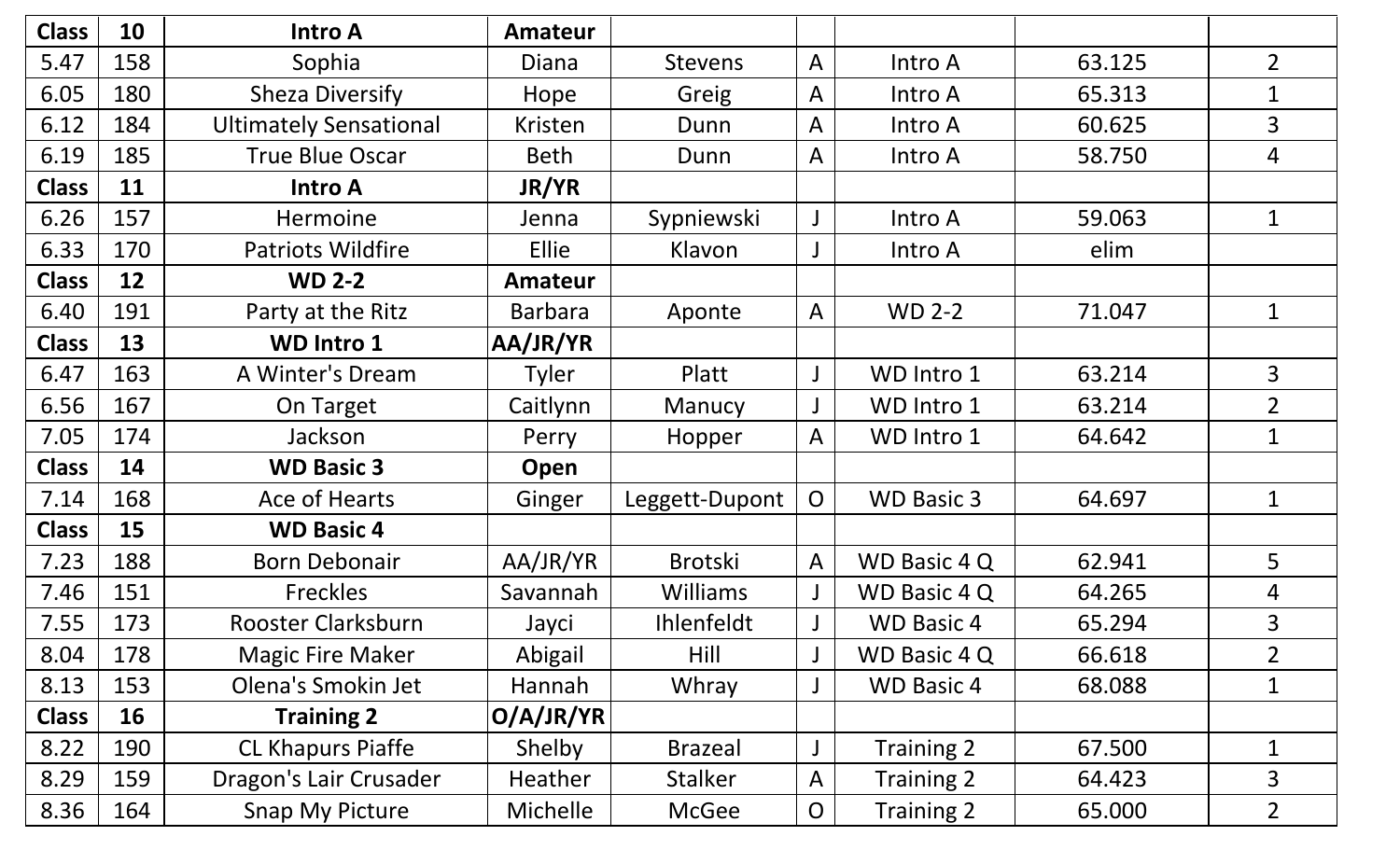| <b>Class</b> | 17  | <b>WD Intro 3</b>                              | JR/YR           |                 |                |                 |        |                |
|--------------|-----|------------------------------------------------|-----------------|-----------------|----------------|-----------------|--------|----------------|
| 8.43         | 171 | Little Miss Jill                               | Grace           | Kennerly        |                | WD Intro 3      | 66.667 | $\mathbf 1$    |
| 8.52         | 189 | Peasy                                          | Elizabeth       | <b>Brewer</b>   |                | WD Intro 3      | 64.375 | $\overline{2}$ |
| <b>Class</b> | 18  | <b>WD Intro 3</b>                              | Amateur         |                 |                |                 |        |                |
| 9.01         | 177 | <b>Steele My Heart</b>                         | Kathie          | Hoene           | $\mathsf{A}$   | WD Intro 3      | scr.   | scr.           |
| 9.10         | 176 | <b>Cochise Fire Water Flit</b>                 | Andrea          | Hollinger       | $\mathsf{A}$   | WD Intro 3      | 62.708 | 1              |
| <b>Class</b> | 19  | <b>Training 1</b>                              | AA/JR/YR/Open   |                 |                |                 |        |                |
| 9.19         | 187 | <b>BringBackTheMagic</b>                       | Andrea          | <b>Burros</b>   | $\mathsf{A}$   | Training 1      | 55.870 | 6              |
| 9.26         | 162 | <b>Bailey's Irish Cream</b>                    | Tammy           | Slater          | $\mathsf{A}$   | Training 1      | scr.   | scr            |
| 9.47         | 190 | <b>CL Khapurs Piaffe</b>                       | Shelby          | <b>Brazeal</b>  |                | Training 1      | 68.696 |                |
| 9.54         | 166 | Rivermont's Hide N Go Seek                     | Terry           | Martin          | $\mathsf{A}$   | Training 1      | 65.000 | 3              |
| 10.01        | 155 | Leon                                           | Mary            | Teter           | A              | Training 1      | 62.174 | 4              |
| 10.08        | 164 | <b>Snap My Picture</b>                         | <b>Michelle</b> | <b>McGee</b>    | $\overline{O}$ | Training 1      | 66.739 | $\overline{2}$ |
| 10.15        | 179 | <b>Scotch Fianna</b>                           | Virginia        | Hartley         | $\mathsf{A}$   | Training 1      | 61.739 | 5              |
|              |     |                                                |                 |                 |                |                 |        |                |
| Ring 2:      |     | <b>Judge: Megan Fisher Graham (L Graduate)</b> |                 |                 |                |                 |        |                |
| <b>Time</b>  | No. | <b>Horse</b>                                   | <b>Rider</b>    | <b>Rider</b>    | <b>As</b>      | <b>Test</b>     |        |                |
| <b>Class</b> | 20  | <b>WD 1-4 Q</b>                                | Open            |                 |                |                 |        |                |
| 5.15         | 172 | Huntin for O'Henry                             | Wendy           | <b>Jeffries</b> | $\overline{O}$ | <b>WD 1-4 Q</b> | 61.778 | 1              |
| <b>Class</b> | 21  | <b>WD 2-1</b>                                  | <b>Amateur</b>  |                 |                |                 |        |                |
| 5.24         | 191 | Party at the Ritz                              | <b>Barbara</b>  | Aponte          | $\mathsf{A}$   | $WD 2-1$        | 66.700 | $\overline{2}$ |
| 5.33         | 160 | Abracadabra                                    | <b>Heather</b>  | <b>Stalker</b>  | $\mathsf{A}$   | <b>WD 2-1</b>   | 67.300 | $\mathbf 1$    |
| <b>Class</b> | 22  | Second 3                                       | Amateur         |                 |                |                 |        |                |
| $5.42$       | 181 | SS Seraphina                                   | Heather         | Fultz           | $\mathsf{A}$   | Second 3        | 61.707 | 1              |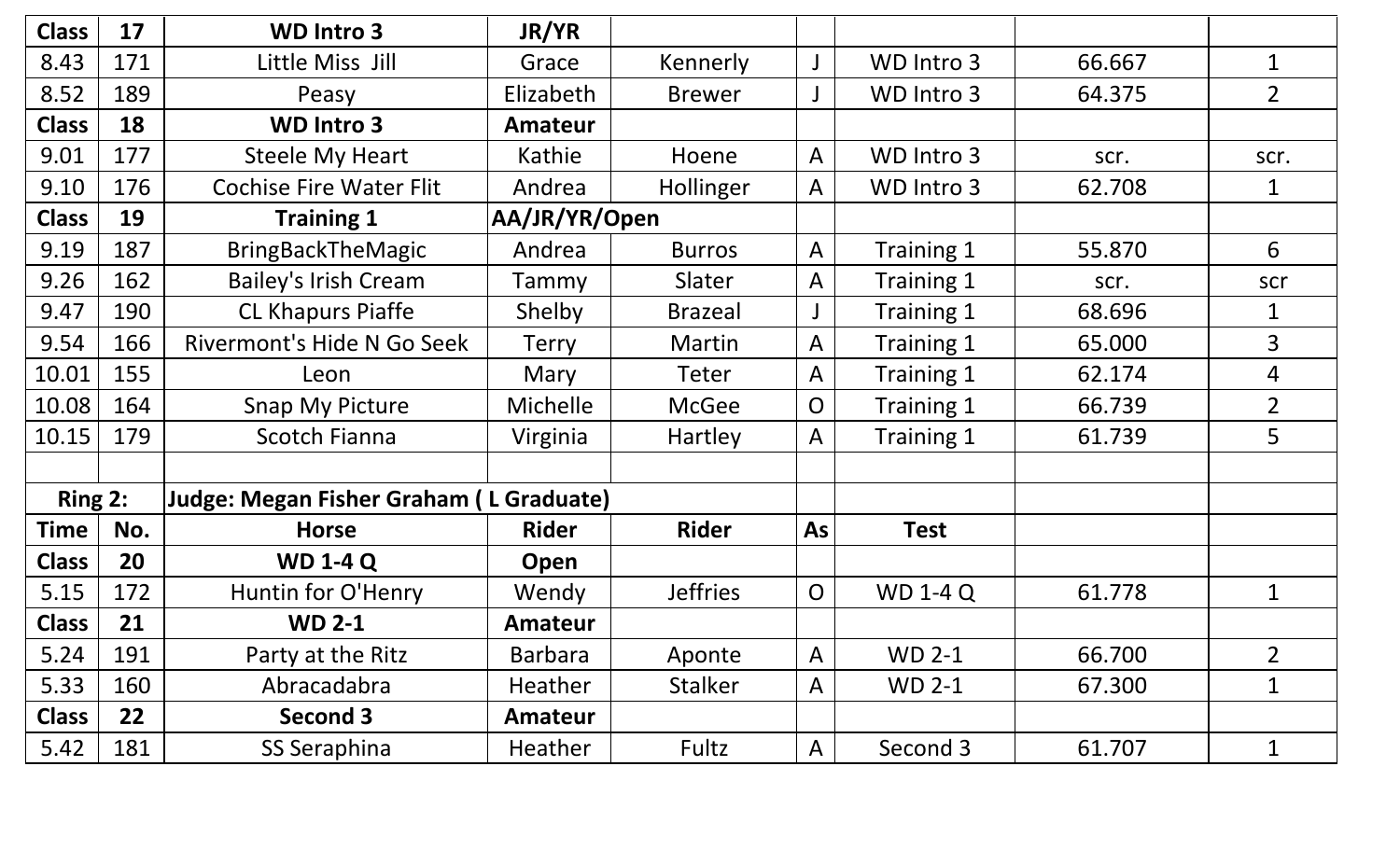| <b>Class</b> | 23  | <b>WD Basic 1</b>        | JR/YR          |                 |                |                   |        |                |
|--------------|-----|--------------------------|----------------|-----------------|----------------|-------------------|--------|----------------|
| 5.51         | 153 | Olena's Smokin Jet       | Hannah         | Whray           |                | <b>WD Basic 1</b> | 68.226 | $\mathbf 1$    |
| 6.18         | 151 | <b>Freckles</b>          | Savannah       | <b>Williams</b> |                | <b>WD Basic 1</b> | 65.806 | $\overline{2}$ |
| 6.27         | 173 | Rooster Clarksburn       | Jayci          | Ihlenfeldt      |                | <b>WD Basic 1</b> | 64.355 | $\overline{3}$ |
| 6.36         | 169 | Miss Awesome Rodder      | Alexander      | Lawrence        |                | <b>WD Basic 1</b> | 57.903 | $\overline{4}$ |
| <b>Class</b> | 24  | <b>WD Basic 1</b>        | O/AA           |                 |                |                   |        |                |
| 6.00         | 168 | Ace of Hearts            | Ginger         | Leggett-Dupont  | $\overline{O}$ | <b>WD Basic 1</b> | 62.258 | $\mathbf{1}$   |
| 6.09         | 188 | <b>Born Debonair</b>     | Jackie         | <b>Brotski</b>  | A              | <b>WD Basic 1</b> | 61.935 | $\overline{2}$ |
| <b>Class</b> | 25  | <b>WD 1-4</b>            | JR/YR          |                 |                |                   |        |                |
| 6.45         | 165 | <b>Bar C Corona Burt</b> | Emily          | McClamma        | J              | <b>WD 1-4</b>     | 63.000 | $\mathbf 1$    |
| <b>Class</b> | 26  | <b>Training 3</b>        | AA/JR/YR       |                 |                |                   |        |                |
| 6.54         | 156 | Devin's Bad Boy          | Mary           | Termer          | $\mathsf{A}$   | Training 3        | scr    | scr            |
| 7.01         | 179 | <b>Scotch Fianna</b>     | Virginia       | Hartley         | $\mathsf{A}$   | Training 3 Q      | 55.681 | $\overline{3}$ |
| 7.08         | 154 | And a Nod                | <b>Barbara</b> | <b>Turner</b>   | A              | Training 3 Q      | 64.090 | $\mathbf 1$    |
| 7.15         | 190 | <b>CL Khapurs Piaffe</b> | Shelby         | <b>Brazeal</b>  |                | Training 3 Q      | 60.909 | $\overline{2}$ |
| <b>Class</b> | 27  | <b>Training 3 Q</b>      | O/AA           |                 |                |                   |        |                |
| 7.22         | 159 | Dragon's Lair Crusader   | <b>Heather</b> | <b>Stalker</b>  | $\mathsf{A}$   | Training 3 Q      | 58.409 | $\overline{2}$ |
| 7.29         | 161 | Dem Alabastro            | Adriana        | Smith           | $\overline{O}$ | Training 3 Q      | 74.409 | $\mathbf 1$    |
| <b>Class</b> | 28  | First 2                  | Amateur        |                 |                |                   |        |                |
| 7.50         | 186 | Abbey                    | Maria          | Croft           | A              | First 2           | 55.156 | $\mathbf{1}$   |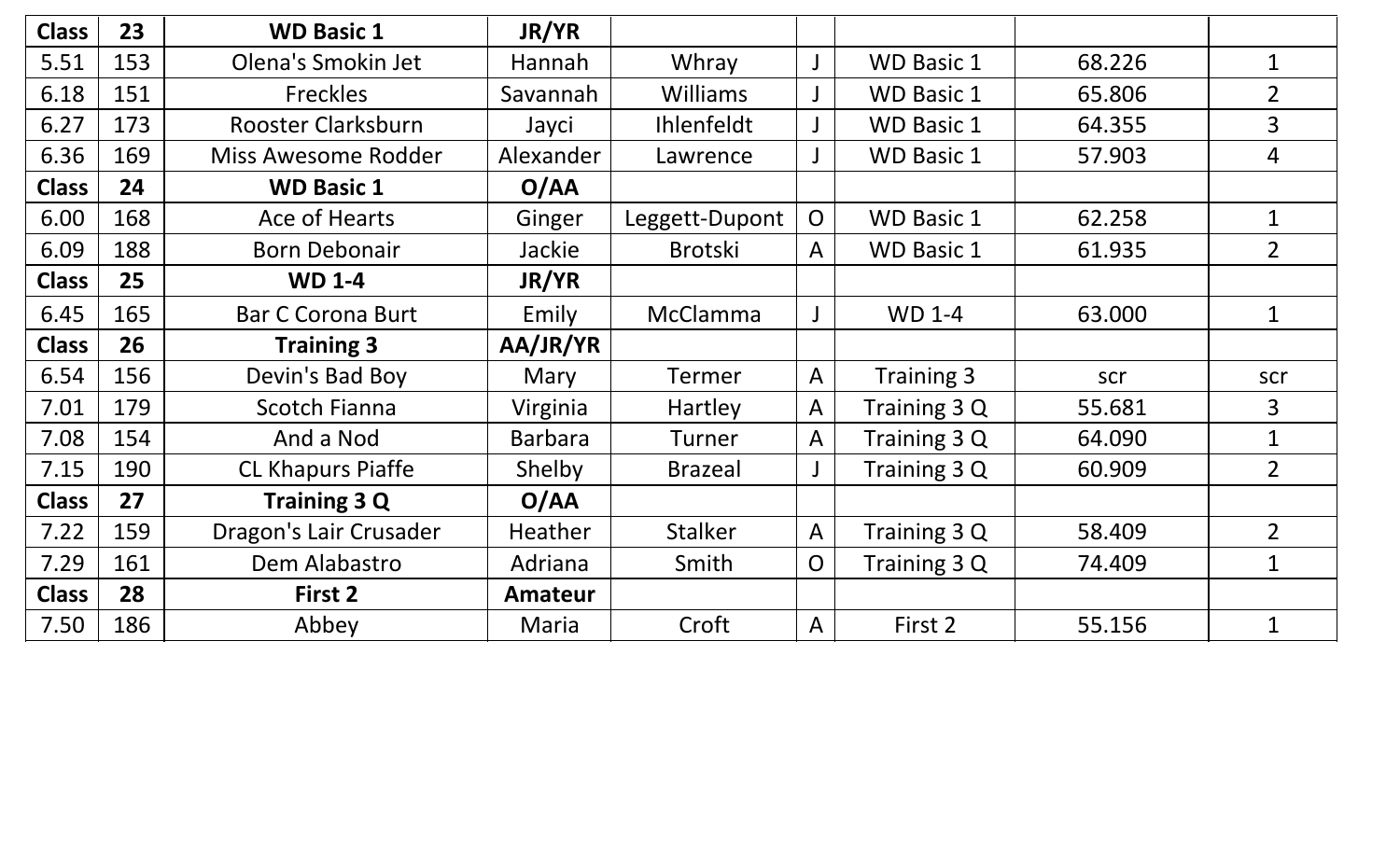| <b>Class</b> | 29  | Intro B                        | Amateur        |                |              |            |        |                |
|--------------|-----|--------------------------------|----------------|----------------|--------------|------------|--------|----------------|
| 7.57         | 184 | <b>Ultimately Sensational</b>  | Kristen        | Dunn           | $\mathsf{A}$ | Intro B    | 59.063 | 4              |
| 8.04         | 185 | <b>True Blue Oscar</b>         | <b>Beth</b>    | Dunn           | A            | Intro B    | 53.438 | 6              |
| 8.11         | 155 | Leon                           | Mary           | Teter          | $\mathsf{A}$ | Intro B    | 63.438 | 3              |
| 8.18         | 158 | Sophia                         | Diana          | <b>Stevens</b> | A            | Intro B Q  | 56.250 | 5              |
| 8.25         | 162 | <b>Bailey's Irish Cream</b>    | Tammy          | Slater         | $\mathsf{A}$ | Intro B Q  | scr    | scr            |
| 8.32         | 166 | Rivermont's Hide N Go Seek     | Terry          | <b>Martin</b>  | $\mathsf{A}$ | Intro B Q  | 78.125 | 1              |
| 8.39         | 183 | Dem Alabastro                  | Patricia       | Elder          | $\mathsf{A}$ | Intro B Q  | 68.125 | $\overline{2}$ |
| <b>Class</b> | 30  | Intro B Q                      | <b>JR/YR</b>   |                |              |            |        |                |
| 8.46         | 170 | <b>Patriots Wildfire</b>       | <b>Ellie</b>   | Klavon         |              | Intro B Q  | 62.813 | $\overline{2}$ |
| 8.53         | 157 | Hermoine                       | Jenna          | Sypniewski     |              | Intro B    | 66.875 | $\mathbf 1$    |
| <b>Class</b> | 31  | <b>WD Intro 2</b>              | AA/JR/YR       |                |              |            |        |                |
| 9.00         | 163 | A Winter's Dream               | Tyler          | Platt          |              | WD Intro 2 | 46.667 | $\overline{3}$ |
| 9.09         | 167 | On Target                      | Caitlynn       | Manucy         |              | WD Intro 2 | 63.354 | $\overline{2}$ |
| 9.18         | 174 | Jackson                        | Perry          | Hopper         | $\mathsf{A}$ | WD Intro 2 | 68.125 | $\mathbf 1$    |
| <b>Class</b> | 32  | <b>WD Intro 4</b>              | <b>JR/YR</b>   |                |              |            |        |                |
| 9.43         | 171 | Little Miss Jill               | Grace          | Kennerly       |              | WD Intro 4 | 72.586 | 1              |
| 9.52         | 189 | Peasy                          | Elizabeth      | <b>Brewer</b>  |              | WD Intro 4 | scr    | scr            |
| <b>Class</b> | 33  | <b>WD Intro 4</b>              | <b>Amateur</b> |                |              |            |        |                |
| 10.01        | 177 | <b>Steele My Heart</b>         | Kathie         | Hoene          | $\mathsf{A}$ | WD Intro 4 | scr    | scr            |
| 10.10        | 176 | <b>Cochise Fire Water Flit</b> | Andrea         | Hollinger      | $\mathsf{A}$ | WD Intro 4 | 62.069 | 1              |
| <b>Class</b> | 34  | <b>Intro C</b>                 | Jr/YR/AA       |                |              |            |        |                |
| 10.19        | 187 | <b>BringBackTheMagic</b>       | Andrea         | <b>Burros</b>  | $\mathsf{A}$ | Intro C    | 55.000 | $\overline{2}$ |
| 10.26        | 157 | Hermoine                       | Jenna          | Sypniewski     |              | Intro C    | 60.250 | 1              |